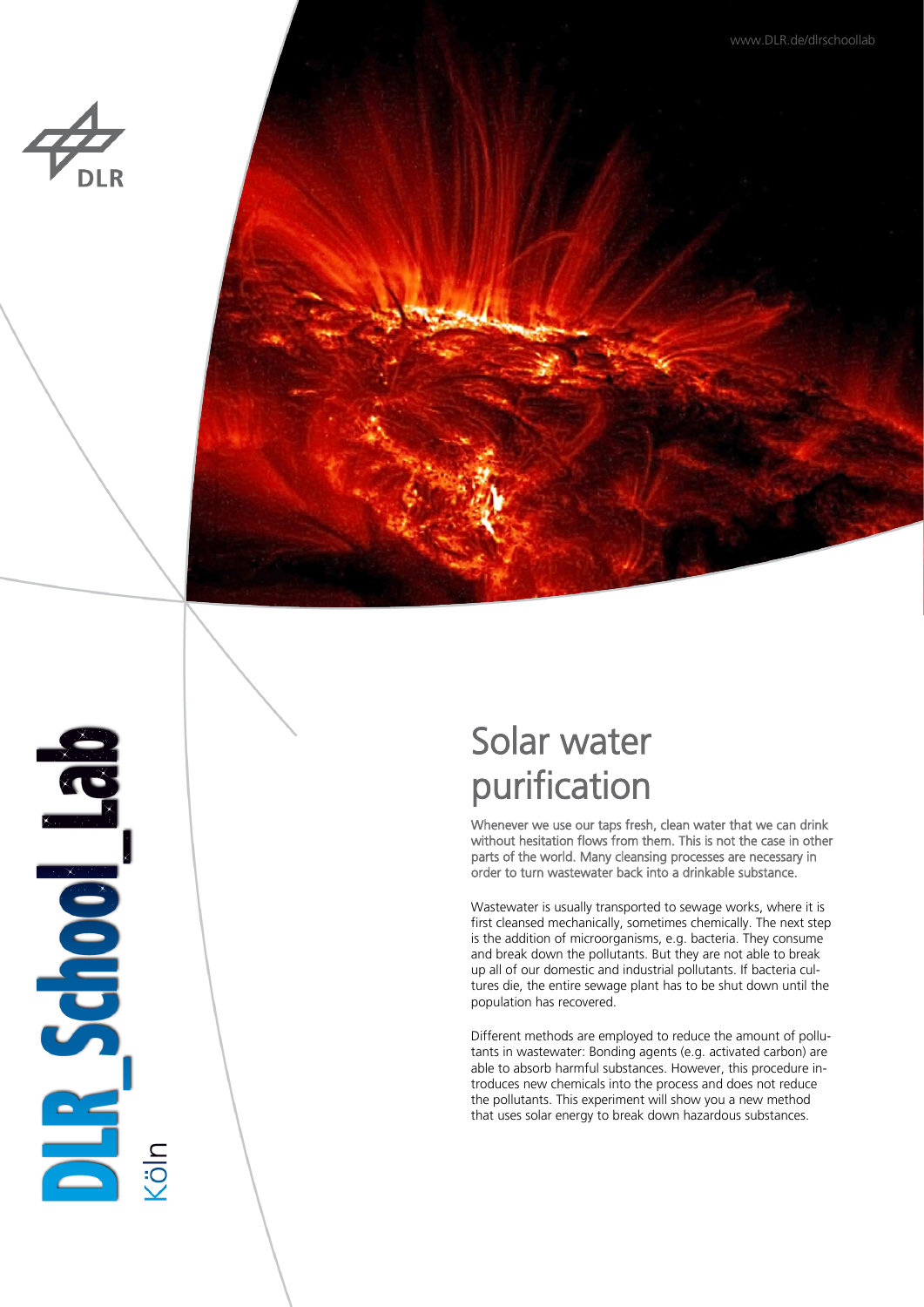Plants have been using solar energy for chemical processes for millions of years. The majority of the world's biomass is dependent on photosynthesis. Mankind has been using solar energy for chemical processes such as bleaching for millennia. However, we have yet to make use of the inexhaustible supply of free solar energy on an industrial scale. This is likely to change soon.

Two main types of photoreactions are currently being used to cleanse wastewater:

### Semiconductor photocatalysis

This technique sees a substance reacting with the help of a catalyst. A catalyst is a substance that enables a chemical reaction or increases its rate, while not being consumed by the reaction. Titanium dioxide (TiO<sub>2</sub>) can be used as a catalyst. It is a harmless compound that has no adverse effects on the environment. It is included in white paint or tooth paste. You might find it in food, where it is declared as E171. Titanium dioxide is a semiconductor that absorbs the solar energy  $(hv)$  in our experiment.

As a result of this, electrons jump to a higher energy level. Because this reaction requires a certain amount of energy, it only works with UV light. The electrons set free by this process (e) and the electron "holes" (h<sup>+</sup> ) function as oxidant and reducer in the ensuing chemical reaction.



Diagram of the energy- band- model of semiconductors and the excitation through light energy (h*v*)

Highly active hydroxyl radicals (HO•) that can break down almost any bond are created in this way. Oxygen radicals are generated and react with water to create hydrogen peroxide



Photocatalytic reaction with titanium dioxide

### The Photo- Fenton-reaction

Iron (II) or iron (III) compounds are used as catalysts and hydrogen peroxide is also needed. This reaction will work using light from the visible spectrum.



Photo-Fenton-reaction

#### Our experiment

25l of water will be contaminated using formic acid as a model pollutant. This water will then be purified in our apparatus. We will follow the degradation of the acid as well as the temperature with a pH meter at regular intervals (every minute).

The values we measure for temperature and pH will be plotted in a table and a coordinate system against the time. This way, we can document the degradation of the acid along with changes in temperature.

Solar water purification

- > How will you label the axes?
- > How do you expect the curve to progress?

Depending on the weather conditions, we will carry out the experiment outdoors, using sunlight or else indoors with artificial UV light.

### Degradation of the model substance

The following chemical equations show the degradation of formic acid.

$$
H-C\begin{array}{ccc}\n\big\langle\overline{Q}^{+}H\big\rangle & H-C\begin{array}{ccc}\n\big\langle\overline{Q}^{+}H\big\rangle & H-C\begin{array}{ccc}\n\big\langle\overline{Q}^{+}H\big\rangle & H^2O\n\end{array}\n\end{array}
$$
\n
$$
H-C\begin{array}{ccc}\n\big\langle\overline{Q}^{+}H\big\rangle & H^2O\n\end{array}
$$
\n
$$
H-C\begin{array}{ccc}\n\big\langle\overline{Q}^{+}H\big\rangle & H^2O\n\end{array}
$$

As you can see, the only substances that remain at the end of the reaction are water and carbon dioxide, which are both harmless.

To verify our results, we can conduct a second experiment in which we fill a clear and a blackened glass bottle with our model pollutant and the catalyst, expose both to light and carry out the same measurements.

- > What do you expect to see, assuming the reaction only works when exposed to light?
- > How might heat influence the reaction?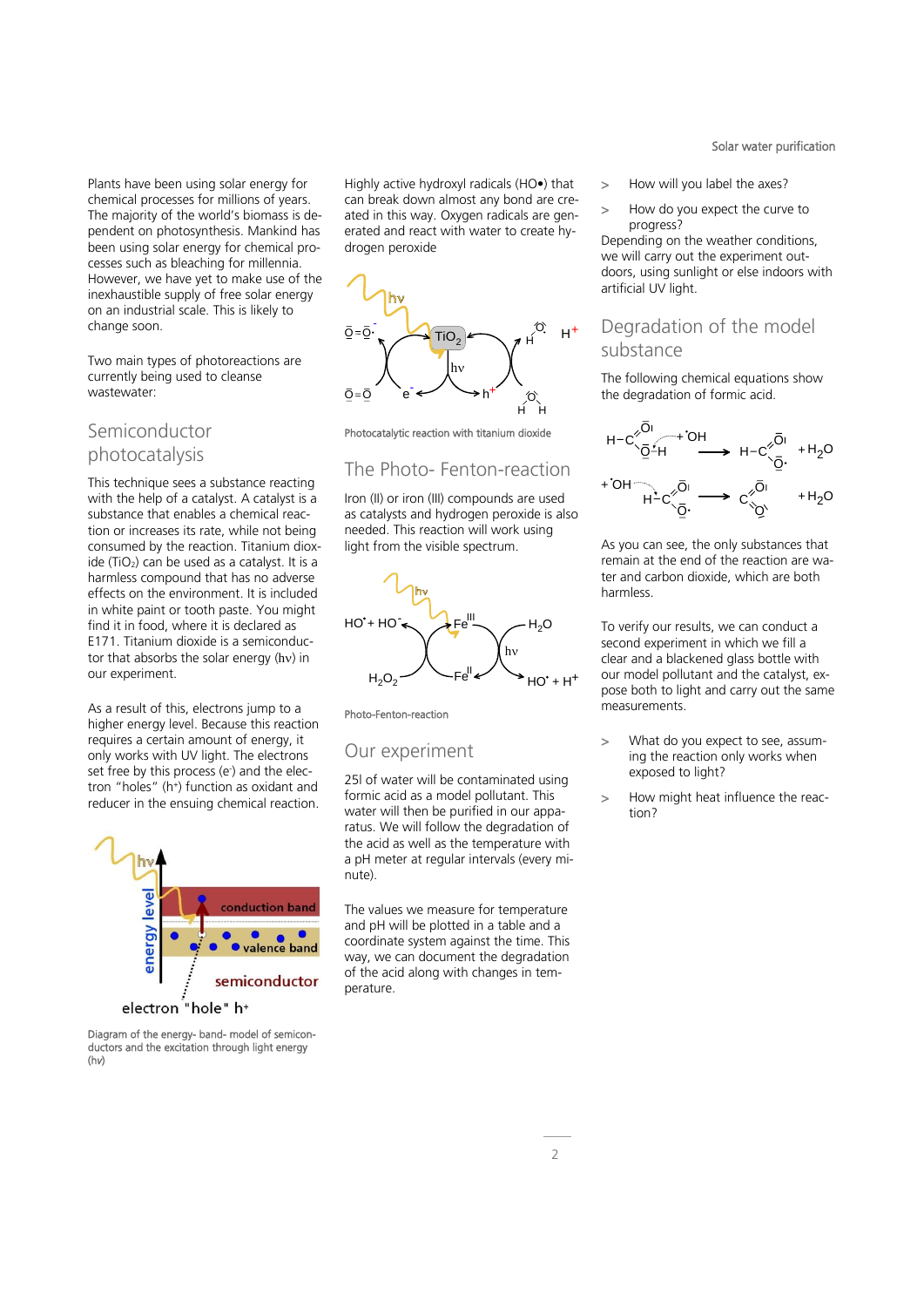Solar water purification



The apparatus for solar water purification in the DLR\_School\_Lab Cologne combines two reactors: The ten sloping tubes can be used to carry out the experiment using sunlight. Underneath, three almost horizontal tubes carry the chemicals when artificial UV light is used. The bottom of the apparatus carries (from left to right) a switchboard, valves, the pump (yellow) and tank for the reactants.

## Literature

J. Blanco, S. Malato, Solar Detoxification, Natural Sciences, World Solar Programme, UNESCO, 1996-2005 2000.

J. Falbe, M. Regitz, Römpp Lexikon Chemie, Thieme, Stuttgart, 10. Aufl., 1996. - Schlagworte: Photochemie, Photokatalyse

J. Mattay, Von der Laborsynthese zur Solarchemie: Ein Beispiel für nachhaltige Chemie, Chemie in unserer Zeit 2002, 36, 98-106.

H. Kisch, W. Lindner, Synthesen durch Halbleiter-Photokatalyse, Chemie in unserer Zeit 2001, 35, 250-257.

# Further reading

<http://www.ag-solar.de/> - Die Arbeitsgemeinschaft Solar des Landes NRW

<http://www.solarpaces.org/> - Homepage des Solar PACES Implementing